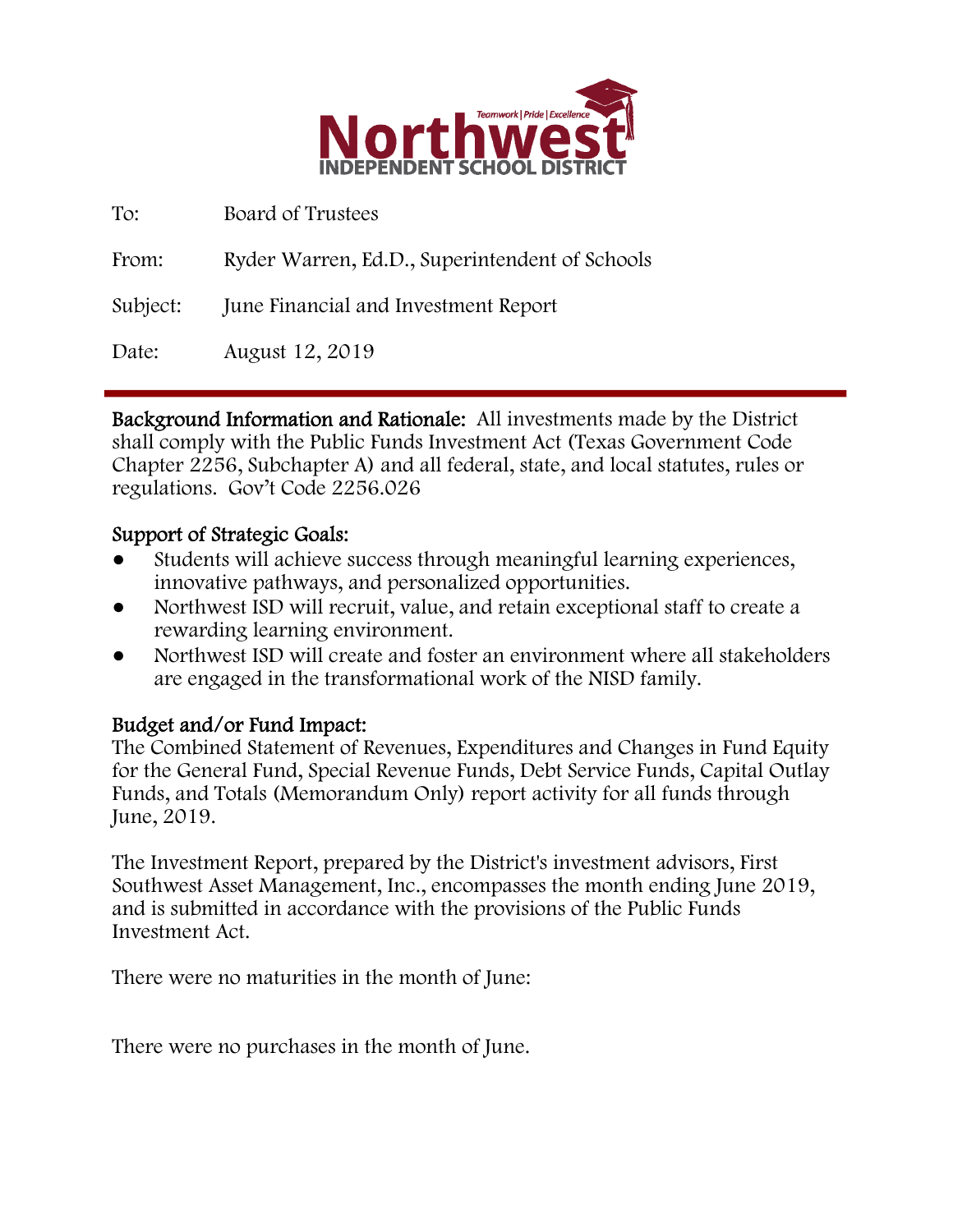Investments for the District's General Fund, Debt Service Funds, Capital Projects Funds, and Internal Service Funds total \$294,558,824.60 as of June 30, 2019.

|                            | Yield<br>to |                  |
|----------------------------|-------------|------------------|
| Fund                       | Maturity    | Market Value     |
| General Fund               | 2.384%      | \$111,407,597.59 |
| Special Revenue Funds      | 2.381%      | 169,617.33       |
| Debt Service Funds         | 2.381%      | 53,972,215.68    |
| Capital Projects AFB Funds | 2.381%      | 407,484.32       |
| Capital Projects Funds     | 2.392%      | 128,601,909.68   |
| Total                      | 2.387%      | \$294,558,824.60 |

Board Policy states that, "The investment portfolio shall be diversified in terms of investment instruments, maturity scheduling, and financial institutions to reduce risk of loss resulting from over concentration of assets in a specific class of investments, specific maturity, or specific issuer."

#### Investment Instruments and Financial Institutions



| Portfolio Composition by Security Type |       | Portfolio Composition by Issuer |       |
|----------------------------------------|-------|---------------------------------|-------|
| Treasury                               | $O\%$ | Treasury                        | 0%    |
| Local Government Investment Pool       | 91%   | TexPool                         | 91%   |
| Bank Deposit                           | 9%    | Compass                         | 9%    |
| <b>Agency Bullet</b>                   | $O\%$ | <b>FHLB</b>                     | $O\%$ |
| <b>Agency Disco</b>                    | $O\%$ | <b>FNMA</b>                     | $O\%$ |
| Certificates of Deposit                | $O\%$ | Greenbank                       | $O\%$ |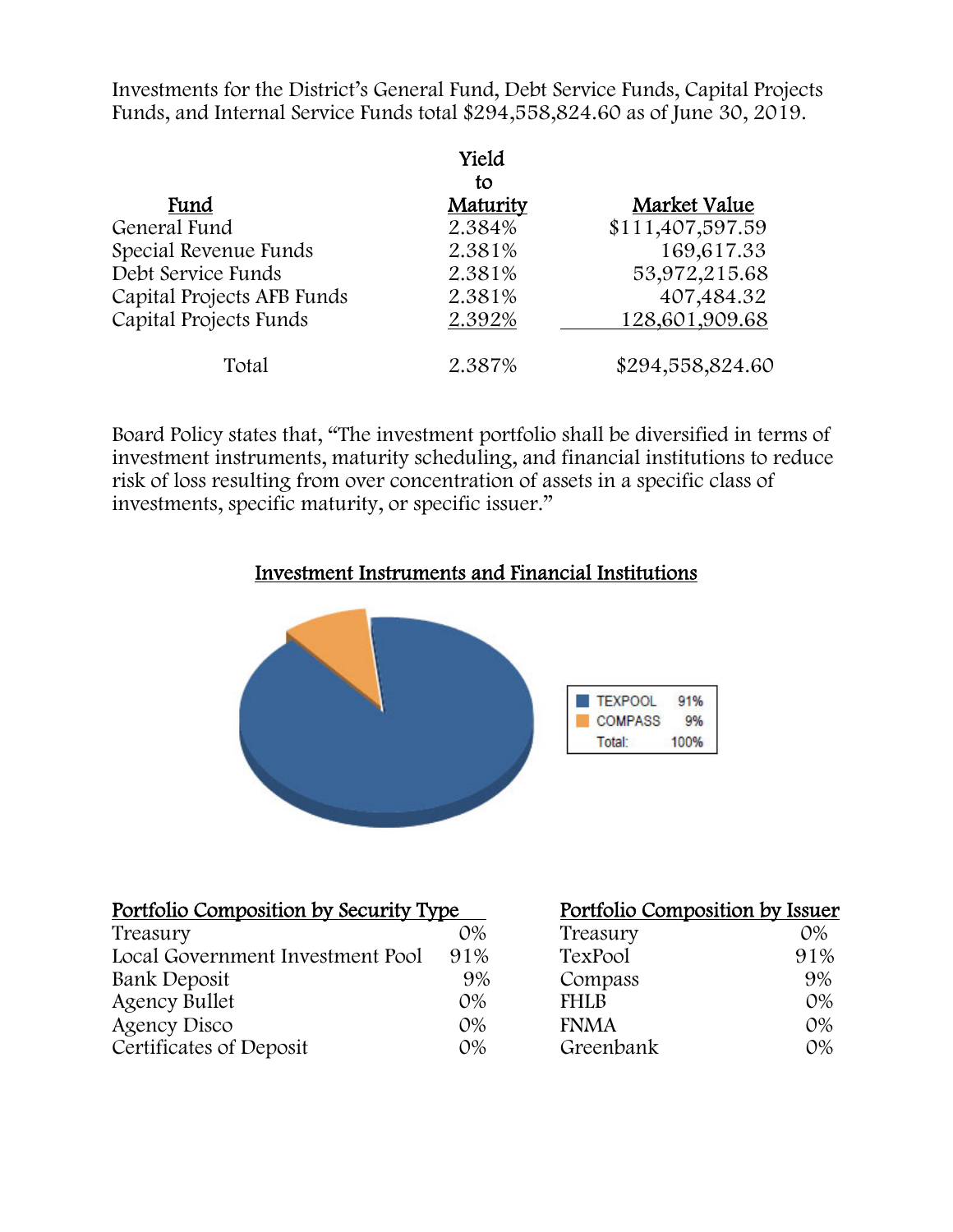



Note 1: CMT stands for Constant Maturity Treasury. This data is published in Federal Reserve Statistical Release H.15 and represents an average of all actively traded Treasury securities having that time remaining until ma

Note 2: Benchmark data for TexPool is the monthly average yield.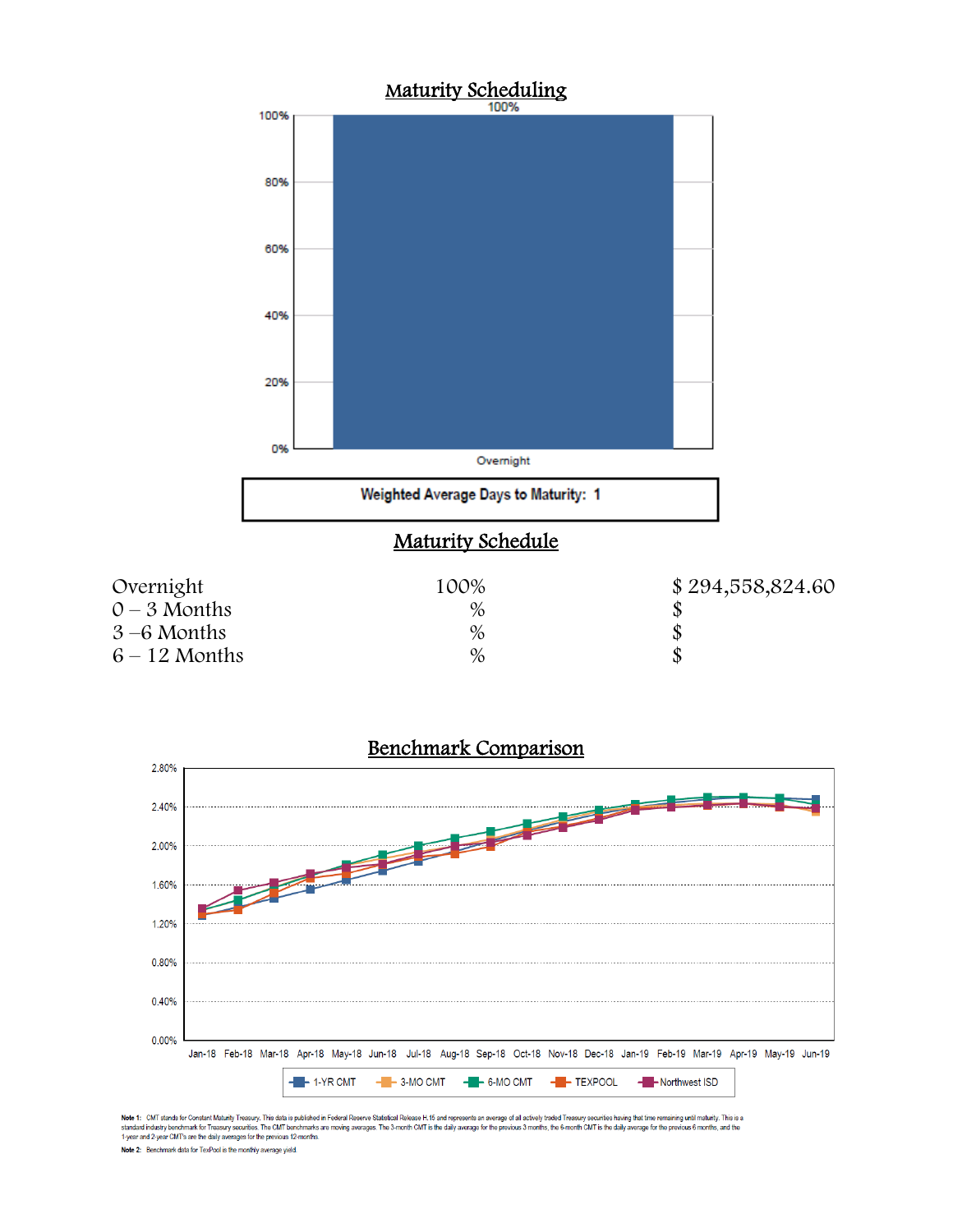

# A TexPool Monthly Newsletter: July 2019

## Economic and Market Commentary: Gut check time July 1, 2019

Will the Federal Reserve's next policy move be to cut the federal funds target range? We think yes, agreeing with most. Will it do so three times in the remainder of 2019 for a total of 75 basis points? We say no, putting us out of step. But even if it does, it is important to remember that it would be a moderation, not a plunge to zero or anything extreme. Rates could be steady at a lower level for some time or even rise. We don't feel the end of this business cycle is nigh, and have been investing as such.

At the heart of the issue is that we think the markets, policymakers and many economists have gone too far in forecasting so many rate decreases. Projections are for some version of cuts: 50 basis points in July with 25 either in September or December or maybe 25 at each of these meetings. (The last time the Fed moved half a percentage point was in the rush to zero during the financial crisis of 2008.)

We don't expect more than two quarter-point cuts this year. While the London interbank offered rate (Libor) and the U.S. Treasury yield curves have inverted, the U.S. economy isn't acting like it is about to sink into a recession. Although many regional indexes have shown slowing activity and the housing market remains subpar, employment is still strong and retail sales, consumer and smallbusiness sentiment are solid. Overall, you would have to call the economy